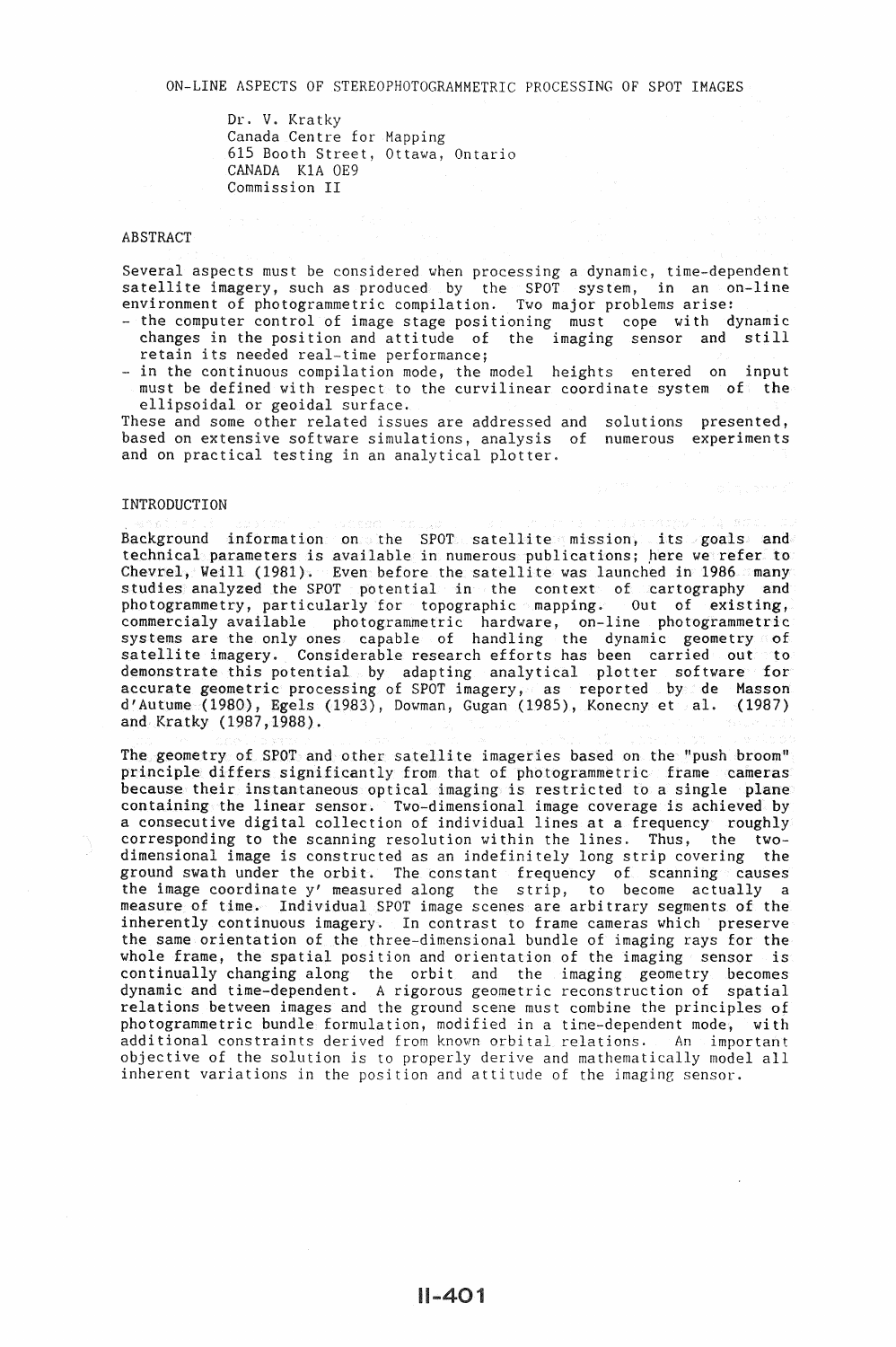The dynamic character of imaging has its repercussions also in the process of photogrammetric compilation of SPOT images in on-line analytical instruments. The control of image positioning must effectively replicate the dynamic changes in the position and attitude of the sensor and still retain its needed real-time performance. The volume of calculations needed to update the projection centre positions and the rotation matrices involved may increase the duration of the real-time programming cycle beyond acceptable limits, unless certain time saving modifications to some of the photogrammetric algorithms are applied. Special considerations must be given to the way in which the elevations are controlled in continuous compilation of contours. The standard photogrammetric footwheel control of the measuring mark maintains a constant height in a rectangular coordinate system, while in SPOT processing it must be continuously defined with respect to the curved ellipsoidal or geoidal surface. Finally, there are some peculiarities involved in stereoviewing of SPOT uncorrected, raw images (produced at SPOT IMAGE level la) which are needed in a rigorous photogrammetric approach.

All these aspects are considered here in the context of formulation given by Kratky (1987) and with the use of the NRC Anaplot I on-line system.

# REAL-TIME POSITIONING

Principles of Real-Time Positioning

On-line photogrammetric systems are photograph measuring devices interfaced with computer which can process measured information on-line with its collection. Of interest here are only closed-loop systems which not only instantly process the information, but also use it in a feedback mode to monitor and control the operation. The main element of this function is a continuous, computer-controlled real-time positioning of images. The positioning is achieved by digital means applicable to discrete points only and, in a continuous dynamic operation, it must appear physically smooth even though it is implemented by a fast repetitive cycle of digital computations. These proceed in a stream of densely spaced discrete data points defined by the operator's control of the measuring mark in the observed optical stereomodel. The computations are based on transformations between object and image spaces with the use of previously derived parameters. Included in the computations are corrections for any physical image distortions. The practically required frequency of the realtime loop is between 50 to 100 Hz. The operator retains the physical and dynamic control of the system through input control elements and, with a perfect illusion of continuity, receives his feedback from stereoobservations of computer positioned image details.

Real-Time Positioning of Photogrammetric Frame Images

Conventional photogrammetric images are taken by frame cameras specially calibrated to provide an image geometrically representing a point-by-point, straight-line projection of the object by a perspective bundle of rays passing through an ideal projection centre. The projection centre has coordinates  $X_c$ , $Y_c$ , $Z_c$  and the angular orientation of the bundle is defined by rotation matrix H. The basic form of an algorithm relating the individual image and photogrammetric model points is fairly simple: orthogonal transformation of rectangular coordinates of a point from one space to the other is followed by auxiliary scaling.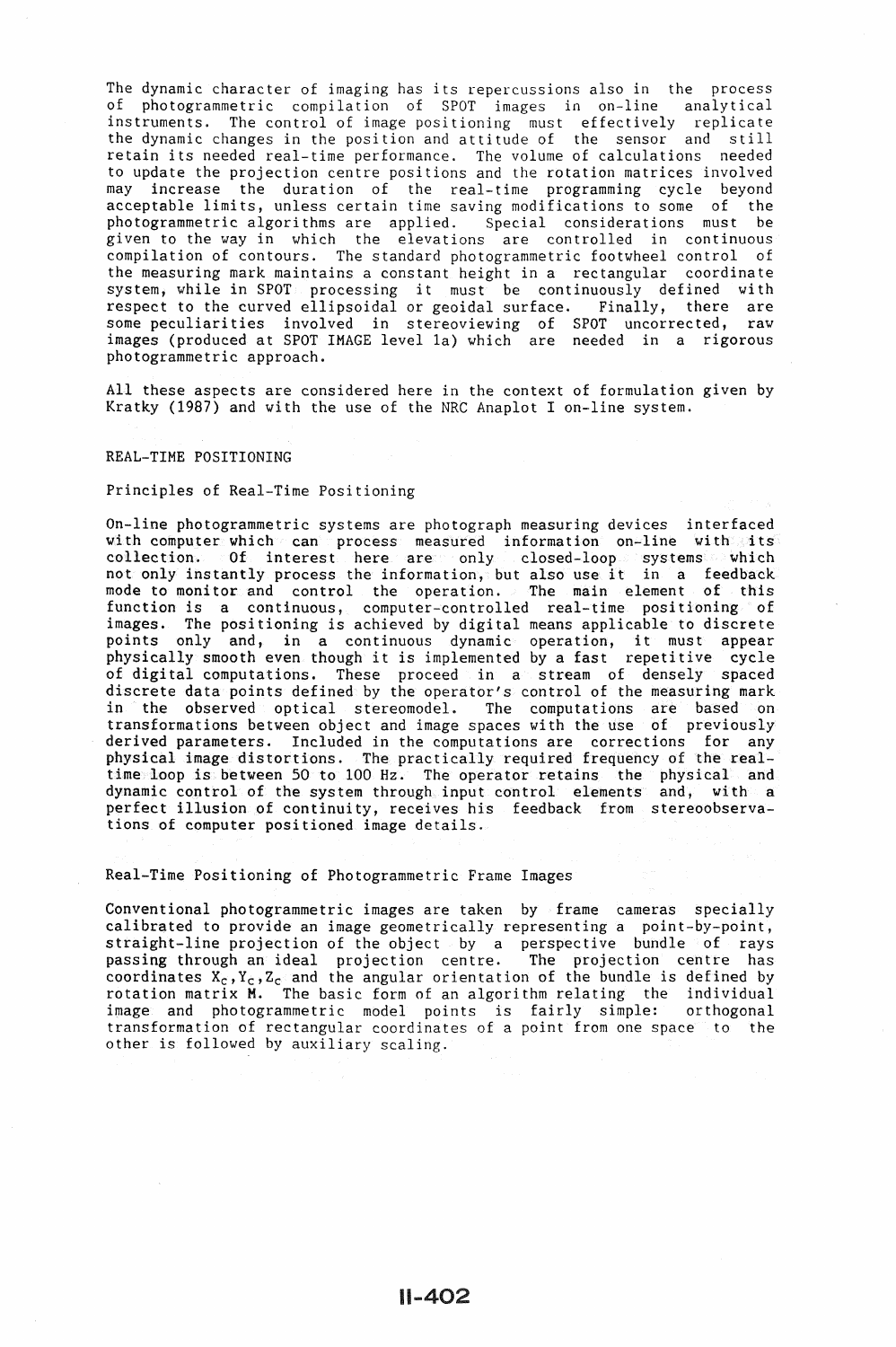For image coordinates x',y', principal distance f and model X,Y,Z the projection from model to image, MDL-IMG: (X,Y,Z) I is uniquely defined and implemented by a sequence of equations coordinates  $> (x', y')$ ,

MDL-ING: 
$$
\begin{pmatrix} U \\ V \\ W \end{pmatrix} = M^T \begin{pmatrix} X-X_C \\ Y-Y_C \\ Z-Z_C \end{pmatrix} , S = -f/W , \begin{pmatrix} X' \\ Y' \\ -f \end{pmatrix} = s \begin{pmatrix} U \\ V \\ W \end{pmatrix} ,
$$
 (1)

while the opposite projection, IMG-MDL:  $(x', y', f) \longmapsto (X, Y, Z)$ , is obviously not unique and must be defined for a chosen level Z

$$
IMG-MDL: \qquad \begin{pmatrix} x \\ y \\ z \end{pmatrix} = M \begin{pmatrix} x' \\ y' \\ -f \end{pmatrix} \quad , \qquad r = (Z-Z_C)/z \qquad , \qquad \begin{pmatrix} X \\ Y \\ Z \end{pmatrix} = \begin{pmatrix} X_C \\ Y_C \\ Z_C \end{pmatrix} + r \begin{pmatrix} X \\ Y \\ Z \end{pmatrix} \quad . \tag{2}
$$

For future comparison, it may be useful to establish the number of "hard" arithmetic operations, multiplications and divisions, involved in these basic transformations, disregarding additional calculations needed to apply system corrections, fiducial transformation, interface functions etc. Eqs. system corrections, fiducial transformation, interface functions etc. (2) include 13 of these operations (nine in matrix-vector multiplication, one division to derive scale r and three scalar-vector multiplications), while Eqs. (1) have only 12 hard operations, because scalar multiplication sV is not needed; resulting value -f is already known.

In most cases the real-time program accepts X,Y,Z model coordinates as input and applies the MDL-IMG projection into both images, the resulting  $x', y',$ x",y" coordinates being used for the stage positioning

RT: 
$$
x' y' \leftarrow x' y' \leftarrow x'' \quad x'' y''
$$
 (3)

The upper line represents the real-time (RT) transformations while the lower line indicates an optional computation of UTM coordinates of easting E and northing N, together with ellipsoidal or geoidal elevation h, which may proceed in near real time (NRT) when the positioning process is interrupted. The input values for the RT operation are underscored. The number of needed hard operations is 2x12=24. In triangulation applications, however, a modified approach is more efficient. For instance, operator's input is  $x^{\prime}$ ,  $y^{\prime}$ ,  $z$ , which means that the handwheels operate directly on the left image and the projection proceeds as IMG1-MDL-IMG2

$$
\begin{array}{c}\n\begin{array}{c}\n\mathbf{RT:} \\
\downarrow \\
\mathbf{NRT:}\n\end{array}\n\end{array}\n\qquad\n\begin{array}{c}\n\mathbf{X' \quad y' \quad Z \quad | \quad \longrightarrow \quad \mathbf{X'' \quad Y''} \\
\downarrow \\
\mathbf{E \quad N \quad h}\n\end{array}\n\qquad\n\begin{array}{c}\n\mathbf{X'' \quad y''}\n\end{array}\n\qquad\n\begin{array}{c}\n\mathbf{X'' \quad y''}\n\end{array}\n\qquad\n\begin{array}{c}\n\mathbf{X'' \quad y''}\n\end{array}\n\qquad\n\begin{array}{c}\n\mathbf{X'' \quad y''}\n\end{array}\n\qquad\n\begin{array}{c}\n\mathbf{X'' \quad y''}\n\end{array}\n\qquad\n\begin{array}{c}\n\mathbf{X'' \quad y''}\n\end{array}\n\qquad\n\begin{array}{c}\n\mathbf{X'' \quad y''}\n\end{array}\n\qquad\n\begin{array}{c}\n\mathbf{X'' \quad y''}\n\end{array}\n\qquad\n\begin{array}{c}\n\mathbf{X'' \quad y''}\n\end{array}\n\qquad\n\begin{array}{c}\n\mathbf{X'' \quad y''}\n\end{array}\n\qquad\n\begin{array}{c}\n\mathbf{X'' \quad y''}\n\end{array}\n\qquad\n\begin{array}{c}\n\mathbf{X'' \quad y''}\n\end{array}\n\qquad\n\begin{array}{c}\n\mathbf{X'' \quad y''}\n\end{array}\n\qquad\n\begin{array}{c}\n\mathbf{X'' \quad y''}\n\end{array}\n\qquad\n\begin{array}{c}\n\mathbf{X'' \quad y''}\n\end{array}\n\qquad\n\begin{array}{c}\n\mathbf{X'' \quad y''}\n\end{array}\n\qquad\n\begin{array}{c}\n\mathbf{X'' \quad y''}\n\end{array}\n\qquad\n\begin{array}{c}\n\mathbf{X'' \quad y''}\n\end{array}\n\qquad\n\begin{array}{c}\n\mathbf{X'' \quad y''}\n\end{array}\n\qquad\n\begin{array}{c}\n\mathbf{X'' \quad y''}\n\end{array}\n\qquad\n\begin{array}{c}\n\mathbf{X'' \quad y''}\n\end{array}\n\qquad\n\begin{array}{c}
$$

Here, the number of involved hard operations is  $13+12=25$ . Alternately, the right image may represent the primary input and the projection proceeds backwards as IMG2-MDL-IMG1. This arrangement is necessary in order to establish the known positions of tie points measured in preceding models of the bridging procedure. The practical effect of this mode of positioning is that it conveys an illusion of a stereocomparator operation in which elevation changes are interpreted as parallax displacements in one image only.

#### Real-Time Positioning of SPOT Images

The position of the projection centre and the corresponding attitude matrix M are dependent on time and, therefore, can be expressed as functions of y'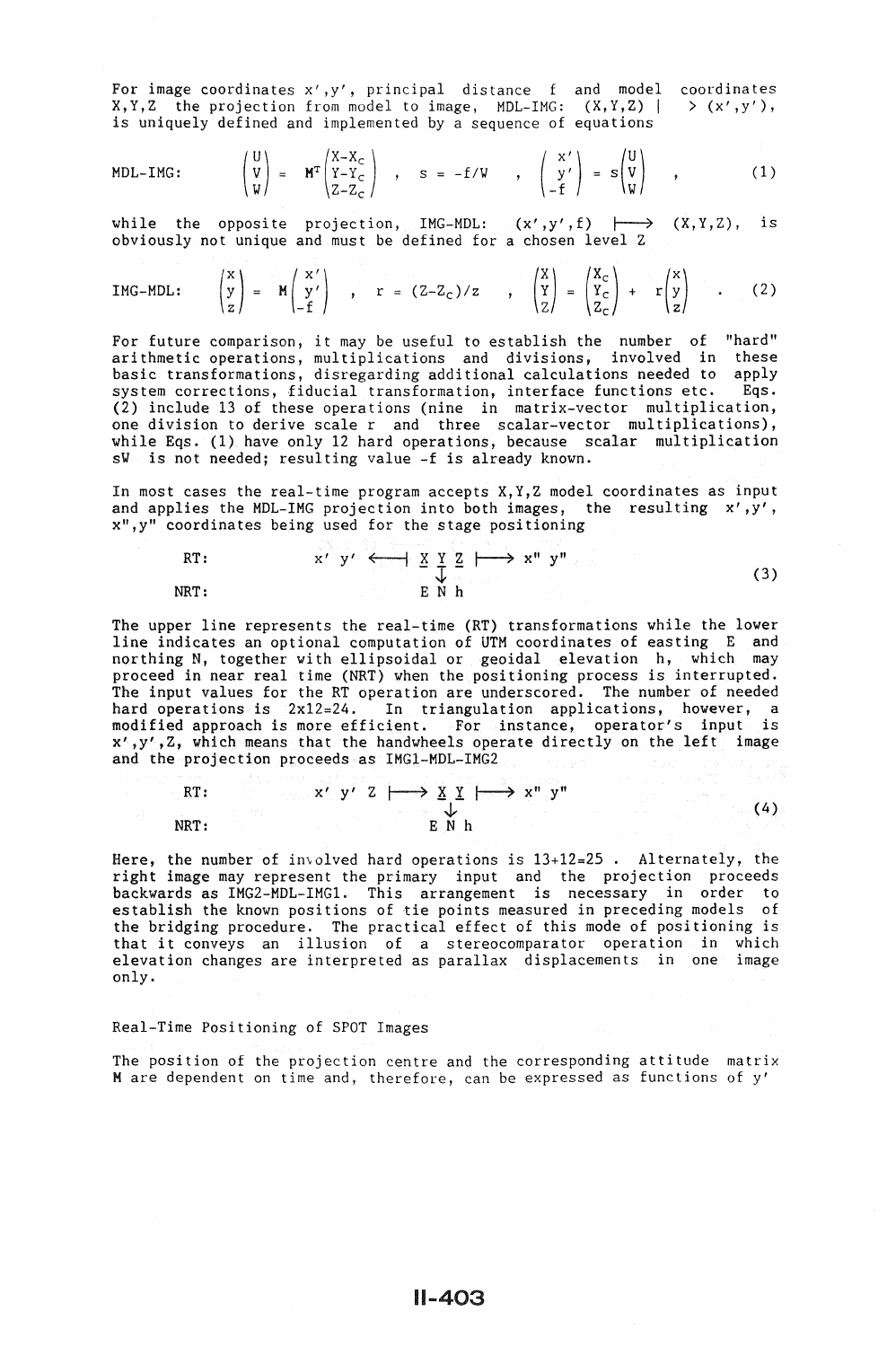$$
\mathbf{X}_{\mathbf{C}} = (\mathbf{X}_{\mathbf{C}}, \mathbf{Y}_{\mathbf{C}}, \mathbf{Z}_{\mathbf{C}})^{\mathbf{T}} = \mathbf{F}_{\mathbf{C}}(\mathbf{y}') \quad , \quad \mathbf{a} = (\mathbf{x}, \phi, \omega)^{\mathbf{T}} = \mathbf{F}_{\mathbf{a}}(\mathbf{y}') \quad , \quad \mathbf{M} = \mathbf{F}_{\mathbf{M}}(\mathbf{a}) \quad . \tag{5}
$$

Function  $F_M$  represents the construction of a rotation matrix from three parameters and functions  $F_c$ ,  $F_a$  can be expressed as quadratic polynomials, e.g.'

$$
X_c = X_o + y'\dot{X} + y'^2\ddot{X} \qquad etc.
$$
 (6)

where  $X_0$  corresponds to the position for the centre of scene and  $\dot{X}$ ,  $\ddot{X}$  are linear, quadratic rates of change, respectively. The volume of real-time computations is obviously high, because of the need to steadily update  $F_c$ ,  $F_a$  and  $F_M$ . The projection from image to model, is then represented by an expanded sequence of equations with input variables  $x', y', Z$  as in Eqs. (2)

$$
IMG-MDL: \quad x = (x \ y \ z)^{T} = M(x' \ 0 - f)^{T} \quad , \quad r = (Z-Z_C)/z \quad , \quad X = X_C + rx \quad , \quad (7)
$$

where  $X = (X \ Y \ Z)^T$ .

The projection from model to image, MDL-IMG:  $(X,Y,Z)$   $\longmapsto$   $(x',y')$ , is even more complicated because functions  $F_c$ ,  $F_a$ ,  $F_M$  all depend on unknown y' which is to be derived in the same process. Consequently, the projection is not feasible in a single sequence of transformations as in Eqs. (1). An initial approximation of x',y' must be gradually refined by iterations which involve a repeated sequence of Eqs. (7) until all values  $\mathbf{x}_c$ , a, x', y' stabilize and computed X agrees with that on input

MDL-IMG:

\n
$$
\begin{array}{ll}\n\text{Estimate } x', y' \\
\text{Repeat } \circ \circ \circ \circ \circ \circ \circ \\
\text{IMG-MDL:} & (x', y')_i \quad \longrightarrow (X, Y, Z)_i \\
& d(x', y')_i = ((X, Y) - (X, Y)_i) / r \\
& (x', y')_i = (x', y')_i + d(x', y')_i \\
\text{Until } d(x', y')_i \text{ is negligible.}\n\end{array}
$$
\n(8)

The number of multiplications involved in process (7) is nine for each function  $F_c$ ,  $F_a$  and about 24 in  $F_M$ , then six for the rotation and four for scaling of cooordinates, the total being 52. Process (8) may need to be repeated on the average four times, which involves 216 multiplications.

To reduce the need for excessive iterations the real-time control of positioning should follow combination IMG1-MDL-IMG2<sup>2</sup> identified by positioning should follow combination IMG1-MDL-IMG2 schematic (4), starting with  $x^i$ ,  $y^i$  coordinates of the left image on input and project them on a desired level Z in straight forward operations (7) first. The iterative process then applies only to the projection from model to the right image. However, even in this arrangement the number of multiplications per cycle is very high; using previous estimates for Eqs.  $(7)$ ,  $(8)$  a total of 268 multiplications are used, which is about  $11$  times more than in positioning of conventional photogrammetric images.

Streamlining of Real-Time Programming Cycle for SPOT Images

Unless special arrangements to streamline the algorithms are found the computation time used may be too high. An obvious option may be to use an asssembly language coding which would cut down on time. Yet, a higher level language programming is generally preferred for the convenience and flexibility of its use when changes are needed. Another possibility is to restrict the use of double precision mode in computations to a minimum, where absolutely necessary. In SPOT transformations the only operations and variables which warrant double precision are UTM conversions, geocentric coordinates and related scale factors and conversion constants. None of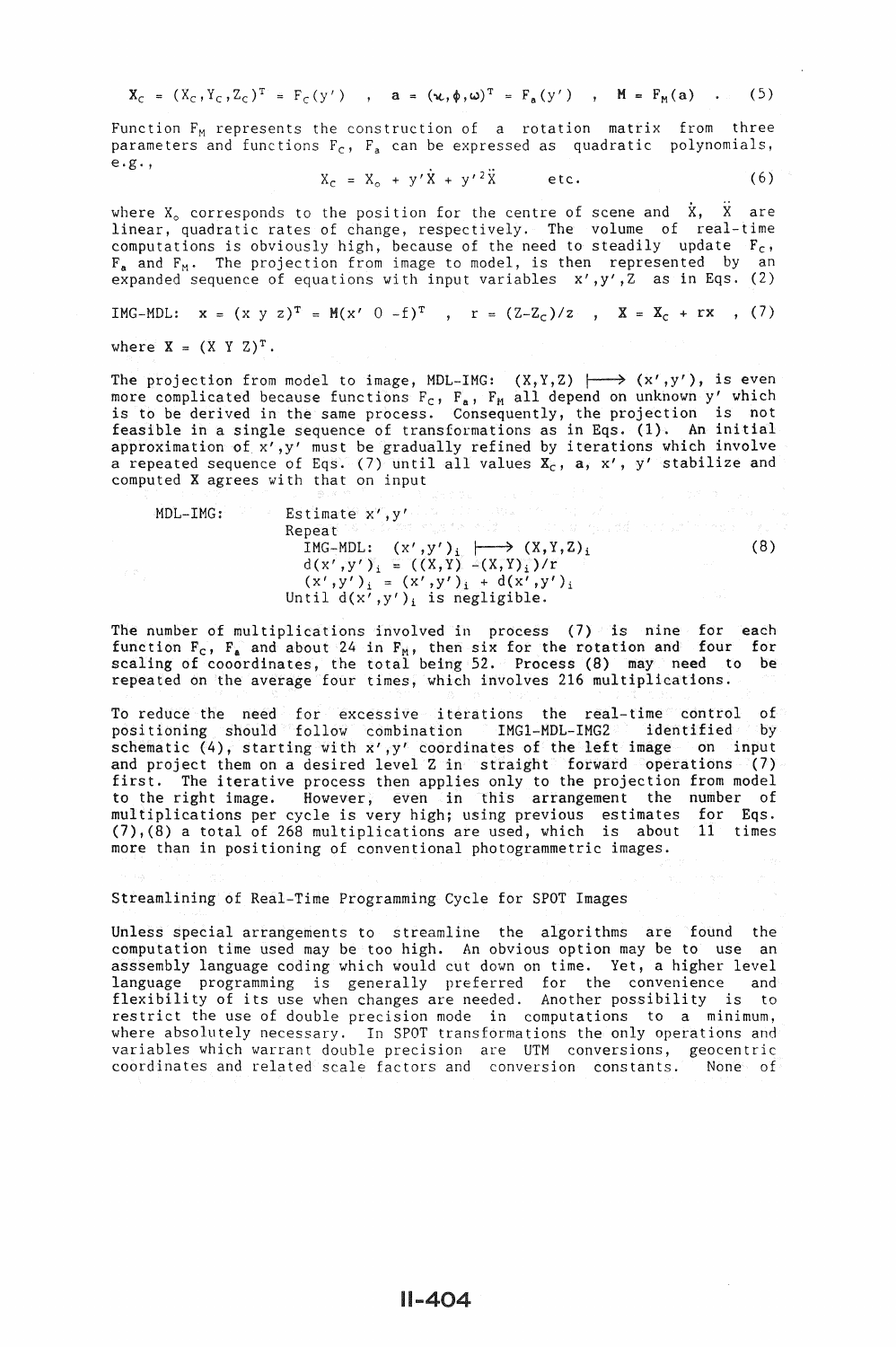these are needed in real-time computations and they can be run entirely in single precision preserving 6-digit accuracy. Obviously, any object time overhead is slowing down execution of a program and, consequently, calls to subroutines should be avoided by their repeated direct coding in the real-time module. A great potential for speeding up the real-time cycle is in simplifying the transformations by running  $a$  fast standard real-time program, e.g., for conventional frame images while compensating for its systematic deficiencies by applying corrections taken, or interpolated, from look-up tables prepared in advance for the full spatial range of the ground scene, as described, e.g., by Konecny (1987). Yet another alternative consists in modeling the time demanding series of rigorous transformations by polynomial expansions, thus mapping the input values into any desired output. The accuracy of this process can be controlled at a desired level by empirical testing of the transformation degree and of the form and number of included terms, as needed. This process will be demonstrated below in this paper.

It may be of interest to demonstrate some practical effects of streamlining with an example of experimental series of refinements in the positioning algorithm, as implemented by the author. Schematic (4) carried out using the formulation of Eqs. (7),(8) was programmed in Fortran 77 and the speed of the RT cycle was tested in DEC VAX 750 microcomputer by running batches of up to 1000 cycles at a time. With subroutines used for PHG-HDL conversion and for the construction of rotation matrices, and with all variables declared in double precision, a single RT cycle was measured to last 26.4 ms. After the subroutine calls for PHG-MDL were replaced by repeated direct coding, the time was reduced down to 8.1 ms. Further time reduction to 6.5 ms was achieved by reducing the size of matrix  $M$  in Eqs. reduction to 6.5 ms was achieved by reducing the size of matrix  $M$  in Eqs.<br>(7) from (3x3) to (3x2). In the next step, all calls to subroutines were (7) from (3x3) to (3x2). In the next step, all calls to subroutines eliminated and dynamic conditions of continuous positioning were simulated by using results from a previous cycle as an approximation for the new cycle. Depending on the speed of simulated motion, the resulting cycle time was 3.8 or 2.8 ms for fast and slow positional changes in  $y''$  by 50 um or 5 um per cycle, respectively. Finally, with the whole RT program run in single precision the cycle time was brought down to 3.1 and 2.1 ms. A significant total improvement due to the streamlining of the program by a factor of ten times was clearly demonstrated. Nevertheless, in spite of the relative improvement there are still about 160 multiplications in each RT cycle. The same test program run on a PDP 11/45 minicomputer is about ten times slower, with 20 and 30 ms for the same above range of dynamic changes. Because the resulting RT frequency of 50 Hz is here just on the borderline of acceptability for an on-line operation, one more improvement was successfully tested by eliminating repeated rigorous and computationally demanding construction of orthogonal matrices from their three independent parameters. Instead, each of the 9 matrix elements is individually calculated from linear fitting functions prepc-ed in advance. Since the matrix construction appears in the streamlinea positioni r cycle about three times, the saving amounted to 36 multiplications, so reducing their total number in the cycle to 124.

### ON-LINE INPUT CONTROL

### Control of Elevation Input

The task of using geoidal or ellipsoidal heights h on input to an analytical plotter involves their conversion to model coordinates Z by a series of rigorous and time consuming transformations described by Kratky (1987,1988). However, their direct implementation is practically impossible in a real-time cycle with a frequency higher than 50 Hz.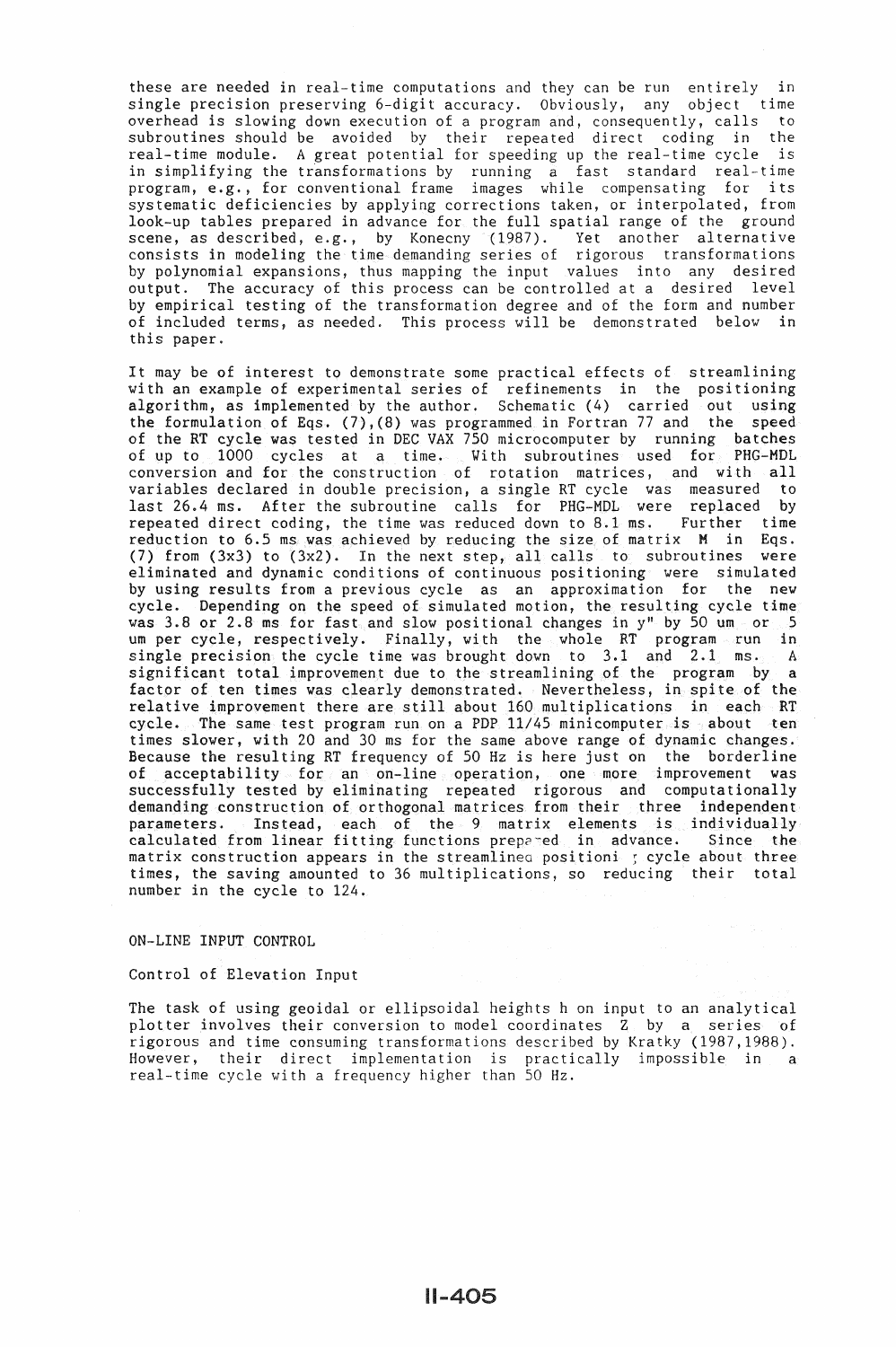

Fig.l Projection of Imaging Rays on Reference Ellipsoid

Since the earth curvature is well pronounced in a SPOT ground scene, geoidal or ellipsoidal elevations h must be measured or followed by the Z-wheel along curved surfaces characterized by constant h, as indicated in Fig. 1. An efficient 'h-to-Z' conversion is needed on input. It can be iteratively implemented starting with an initial approximation of Z, as follows

h-Z: Estimate Z Repeat  $(x', y', z)_i \mapsto (x, y, z)_i \mapsto (E, N, h)_i$  $Z_i = Z_i + h - h_i$ Until  $h = h_i$ (9)

This transformation can be rigorously determined in advance for a suitable (SxS) square grid of values x' ,y' covering the left SPOT image, and for three levels of h extended over the full elevation range of the ground scene. Following that, a suitable polynomial function  $F_z(x', y', h)$  is derived to fit the spatial grid through a least squares solution, so defining parameters which can then be applied in real-time conversions with enormous time savings. The degree of the transformation, the number and form of needed terms were determined experimentally and yielded the following expression

$$
Z = F_z(x^r, y^r, h) = (1 \; h \times y \; hx \; xy - x^2 \; y^2 - x^3) a = p_z^2 a \qquad , \qquad (10)
$$

where a is a vector consisting of parameters  $a_1$  to  $a_9$  and  $p_2$  - vector of nine corresponding polynomial coefficients formed from chosen (x,y,h) power combinations. The number of multiplications in Eq. (10) can be reduced from 14 to 8 by a proper grouping of terms, for instance

$$
Z = a_1 + h(a_2 + a_5x) + x(a_3 + x(a_7 + a_9x)) + y(a_4 + a_6x + a_8y) \qquad (10a)
$$

The formulation easily meets the real-time requirements and provides an excellent accuracy. Absolute errors of the transformation are within  $|dZ| \le$ 0.2 m for the range of  $\Delta h = 1$  km and within  $|dZ| < 0.7$  m for  $\Delta h = 4$  km, both cases being computed for the maximum side viewing angle 27° of the imaging sensor.

Using this approach, schematic (4) for real-time positioning of SPOT images should now be changed to a new form in which the number of needed multiplications increases from 124 to 132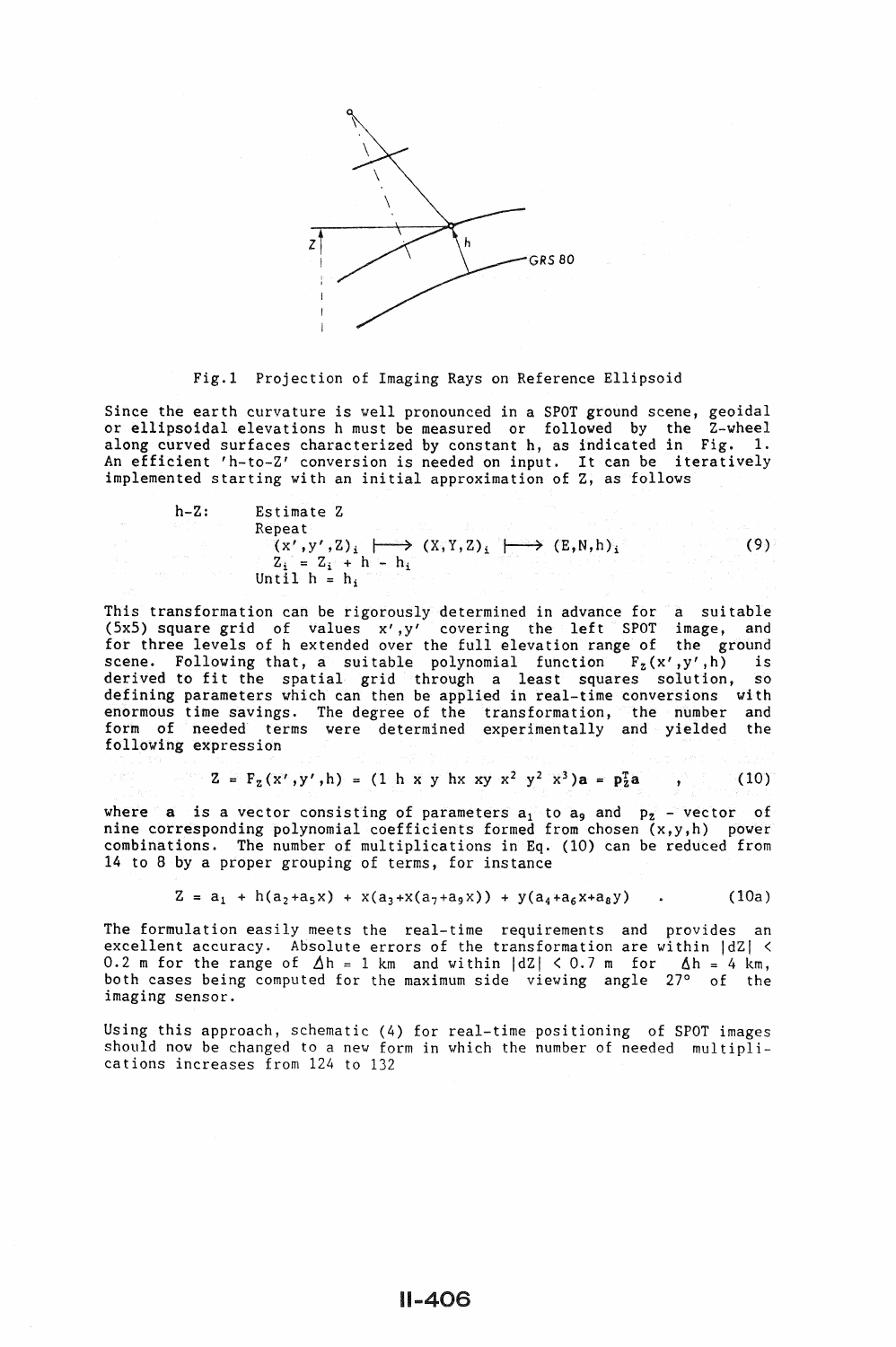$$
\mathtt{RT} \colon
$$

NRT:

$$
\underline{x}' \underline{y}' \underline{h} \downarrow \longrightarrow \underline{x} \underline{y} \underline{z} \downarrow \longrightarrow \underline{x}'' \underline{y}''
$$
\n
$$
\downarrow \qquad \qquad \downarrow
$$
\n
$$
\downarrow
$$
\n
$$
\downarrow
$$
\n
$$
(11)
$$

#### GENERALIZED CONTROL BY FITTING FUNCTIONS

The same principle of polynomial modeling can be applied to computations of other variables in the real-time process. The most useful application in this regard is its substitution for the rigorous composite the left to right image, IMG1-MDL-IMG2. Experiments excellent performance of a single step of mathematical 11-term polynomial for x" and 9-term polynomial for y" transition from demonstrated an mapping with an

$$
x'' = F_x(x', y', h) = (1 h x y h x h y x y x2 y2 x2 y x3)d = pxT d , (12)y'' = F_y(x', y', h) = pzT e , (13)
$$

where d and e are corresponding vectors of parameters. Functions (12), (13) were tested for stereopairs of SPOT images corresponding to ratio  $b/h = 0.5$ , that is for the combination of viewing angles 0° and 27°. The accuracy of  $F_v$  is excellent for any practical range  $\Delta h$ , leaving maximum absolute errors within |dy"| < 0.2 pm. Maximum absolute errors of x" are as follows:  $|dx''| < 0.5$   $\mu$ m for the range of  $\Delta h = 2$  km,  $dx'' < 1.0$   $\mu$ m for  $\Delta h = 4$  km and they increase into micrometres for higher ranges of elevations. For these, practically rare ground conditions polynomial function  $F_x$  should be expanded by inclusion of a term with coefficient  $h^2$ . Similarly to the arrangement in Eq. (lOa) the number of multiplications for the 11-term polynomial expression in Eq. (12) can be reduced from 19 to 10. For the combination of two oblique SPOT images and corresponding  $b/h = 1$ , the inaccuracies in x",y" will increase two times and the use of term with h2 becomes more critical.

Quite logically, when already computing the raster of rigorous Z-values in Eqs. (9) needed for polynomial formulation (10), one can also store values X,Y and derive their equivalent fitting functions with 11-terms

$$
X = F_X(x', y', h) = (1 h \times y hx h y x y^2 y^2 h x^2 x^3) b = p_x^T b
$$
 (14)  
\n
$$
Y = F_Y(x', y', h) = p_X^T c
$$
 (15)

where **b**, c are 11-component vectors of parameters for the computation of X, Y, respectively. Parameter grouping equivalent to that of Eq. (10a) will allow conversions of X,Y to be implemented with only 10 multiplications each. The accuracy of these transformations is also excellent; maximum absolute errors in X and Y are smaller than 0.3 m for any practical range of elevations.

Eventually, the near real-time computation of UTM coordinates E,N shou d be arranged by similar fitting functions of  $(x', y', h)$  to save computing time<br>and to circumvent the computation of intermediate model values  $x, y, z$ . The and to circumvent the computation of intermediate model values  $X, Y, Z$ . concept of real-time positioning of images in analytical plotters can then be fully based on direct polynomial mapping of all needed conversions and the original schematics of consecutive projections (4) or (11) are replaced by a set of independent mapping functions

RT: 
$$
x' y' h \longrightarrow x'' y''
$$
  
\n
$$
[x' y' h \longrightarrow X Y Z ]
$$
  
\n
$$
[x' y' h \longrightarrow X Y Z ]
$$
  
\n
$$
[x' Y' h \longrightarrow E N ]
$$
  
\n
$$
[X Y Z \longrightarrow E N ]
$$
  
\n(16)

relating the input image space to any other needed coordinate space through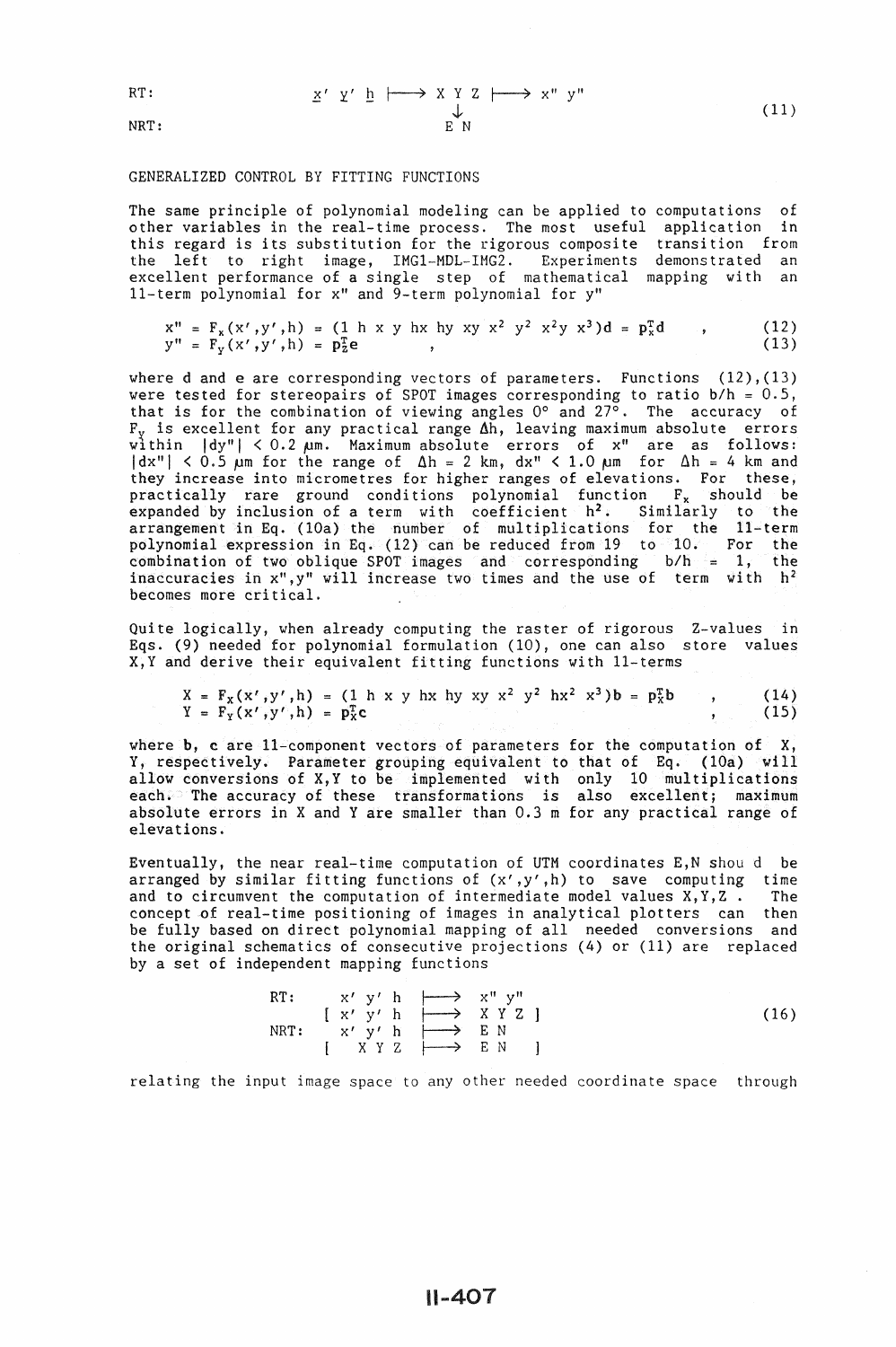chosen elevation h. The two lines enclosed in brackets represent options. In this arrangement, the real-time positioning loop can be implemented with no compromise in rigor or accuracy with only 18 multiplications and is almost seven times faster than that of the streamlined approach. Its performance ultimately surpasses even that of the standard loop for frame images. Table 1 presents an overview of the number of multiplications in individual cases discussed above.

| Number of Multiplications Involved in Different RT Formulations                                                                                              |                               |                                                             | Table 1                        |
|--------------------------------------------------------------------------------------------------------------------------------------------------------------|-------------------------------|-------------------------------------------------------------|--------------------------------|
| Process                                                                                                                                                      |                               | Equations                                                   | - Number                       |
| Standard RT Positioning<br>Straight RT Positioning<br>Streamlined RT Positioning -<br>Streamlined RT Positioning - SPOT<br>Generalized RT Positioning - SPOT | $-$ FRAME<br>$-$ SPOT<br>SPOT | (1)<br>(7), (8)<br>(7), (8)<br>(7), (8), (10)<br>(12), (13) | 24<br>268<br>124<br>132<br>-18 |

# CHARACTER OF SPOT GEOMETRY

To demonstrate practically the relation of and the differences in two SPOT stereoimages of the same ground scene, an example of fictitious data was generated. The left image was chosen as vertical, the right image was oblique, pointed 25° due west, and the geographic latitude of the scene  $\phi =$  $46^\circ$ . In the left image considered in the physical size (s = 78 mm) of the sensor's linear array, a (5x5) square reference grid was adopted, which was projected first to a zero level of the GRS 80 reference ellipsoid and then back into the tilted right image, respecting the orbital motions of the satellite and an ideal attitude control of the sensor. Rigorous spatial transformations were applied throughout the calculations. The distorted grid pattern is non-linear and corresponds to the effect of Eqs.  $(12)$ , $(13)$ . Fig. 2 is a graphical representation of the square reference pattern for the left image and of the distorted corresponding grid of the right image, when coordinate axes of both images are superimposed. The maximum absolute differences in coordinates of corresponding points are 10.6 mm for x' and 2.3 mm for  $y'$ . Local  $x-$  and  $y-$ segments of the reference grid are distorted in the right image both in scale and rotation. The most noticable is the change of x-scale causing image compression of 20%, while the y-scale is practically unchanged. Both x- and y-segments are rotated clockwise, however, the x-rotation is more pronounced and this results in a shearing effect, changing the original right angles of the grid. All these changes vary continuously. Table 2 summarizes the range of the variations and their average values.

|         |                           |       | Change in Geometry by Projecting Vertical into Oblique SPOT Image |                 | Table 2                |
|---------|---------------------------|-------|-------------------------------------------------------------------|-----------------|------------------------|
| Change  | Scale of Segments<br>in x | in v  | Rotation of Segments<br>in x                                      | in v            | Skew angle<br>$y-to x$ |
| Minimum | 0.767                     | 1,000 | $-4.01^{\circ}$                                                   | $-2.68^{\circ}$ | 1.12°                  |
| Average | 0.795                     | 1,000 | $-4.16^{\circ}$                                                   | $-2.79°$        | 1.37°                  |
| Maximum | 0.823                     | 1,000 | $-4.32^{\circ}$                                                   | $-2.91°$        | 1.61°                  |
|         |                           |       |                                                                   |                 |                        |

The spread of variable distortion is reasonably small and does not cause any special concerns with regard to the optical conditions of stereoobservation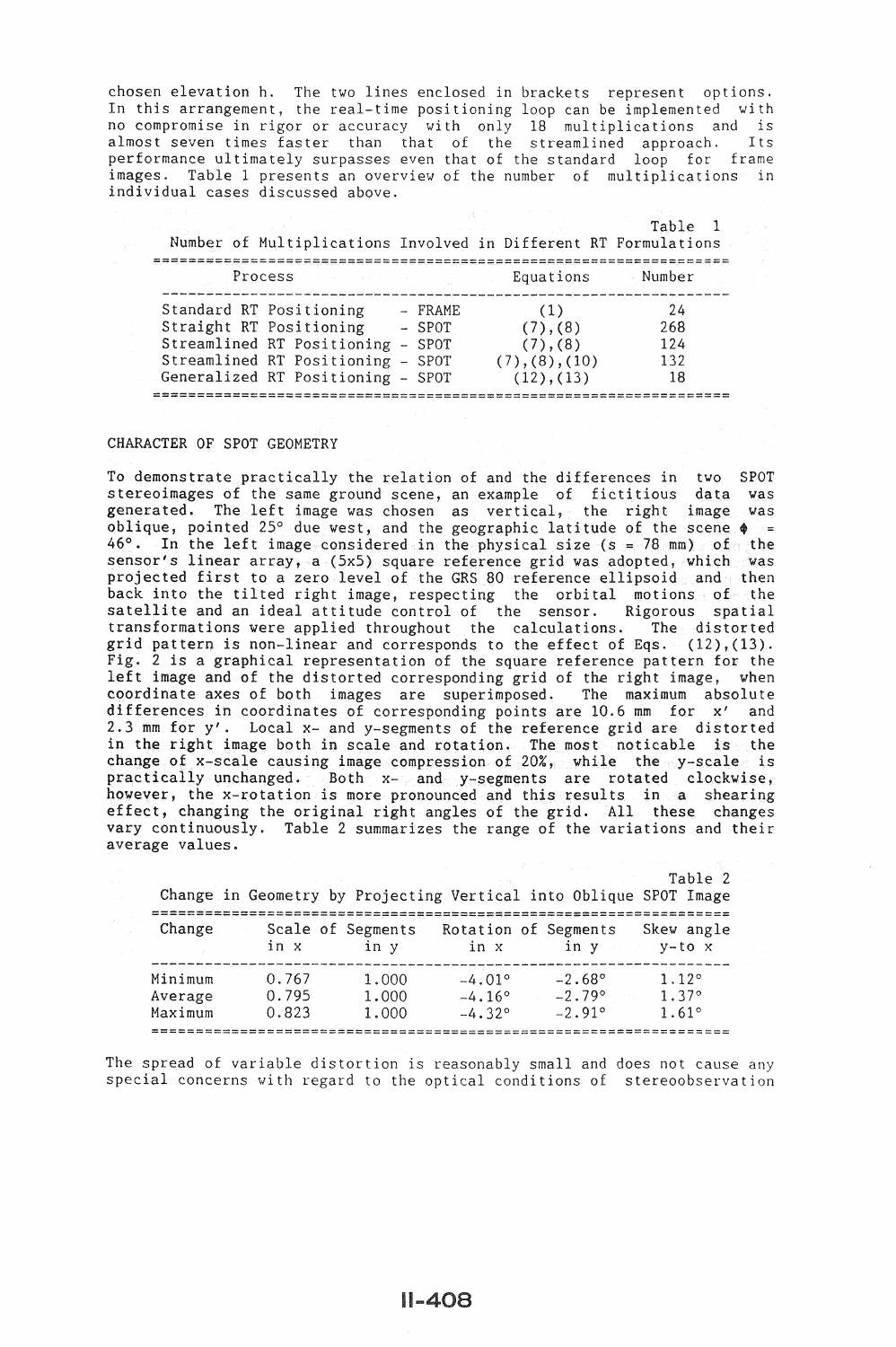of SPOT raw image transparencies. The viewing field rotation can be optically adjusted for the whole SPOT image and the remaining variations and skewness are not significant enough to affect the observation comfort. There is no need to apply computer control of visual field rotation available in some analytical plotters. Equal scale of y-segments warrants that no residual y-parallaxes will appear in the periphery of the optical field of view, when their centres are either manually adjusted or are under computer control.







• 2 Distortion of SPOT Image Fig. 3 Compression of Oblique Image

The only serious practical problem arises from the x-scale compression of the tilted SPOT image, which considerably affects the stereoobservations. As a result of the change in scale of two images which are supposed to be merged in the process of stereoperception, one perceives x-parallaxes increasing towards the periphery of the viewing field and the stereomodel becomes considerably slanted in the x-direction. As seen from Table 2, the variations of this scale change over the whole image area are only +0.028 and if the average x-scale were corrected when reproducing the transparencies, the problem would be resolved. Fig. 3 illustrates the conditions under which SPOT images are taken. Ground segment D projected into d' or d" in a vertical or oblique image, respectively

$$
d' = D \cdot f/h \qquad , \qquad d'' = D \cos^2 T \cdot f/h
$$

where f is the focal length of the imaging system and  $h - f$ lying altitude. Scale distortion  $m$  causing  $x''$ -compression can be estimated by comparing both image segments

$$
m = 1 + dm = d''/d' = cos2T = 1 - sin2T
$$
 (17)

Scale error dm is always negative and is a function of tilt T of the sensor. Consequently, needed reproduction scale r or scale correction dr to be applied during the reproduction process, can be derived as

$$
r = 1/m = 1/\cos^2 T \qquad or \qquad dr = \tan^2 T \qquad . \tag{18}
$$

Obviously, the distortion is identical for positive or negative tilts of the same size and is not critical for the geometrically optimal, double convergent SPOT image pairs with base-to-height ratio of 1. It is the difference between the absolute values of tilts T which causes problems. Even then, scale errors of up to  $5\%$ , corresponding to  $T = 13^{\circ}$ , can still be disregarded. For extreme vertical-oblique combinations, one has to use transparencies whose x-scale is compensated as shown by Eq. (18).